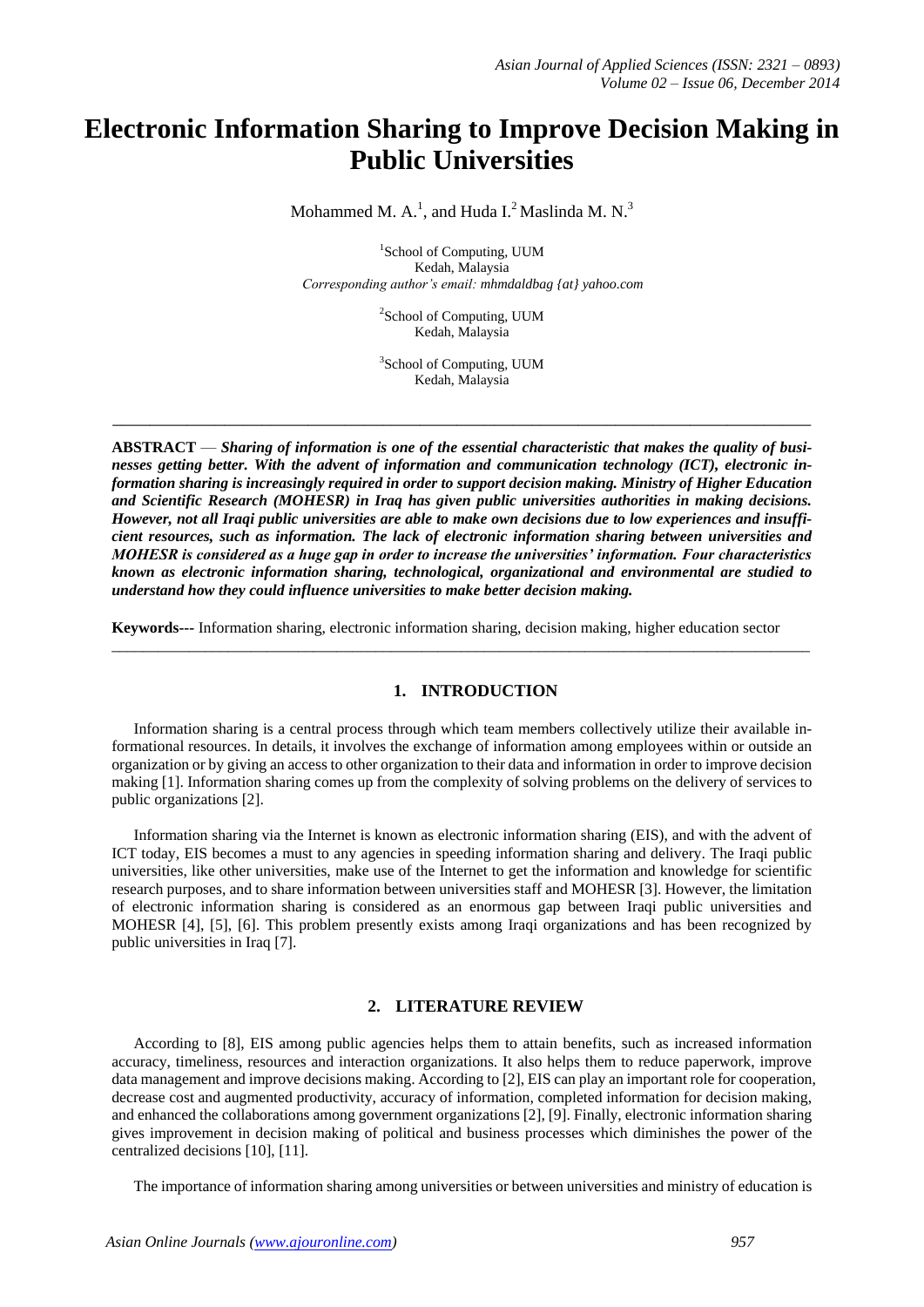not a denial. For example, the government of South Korea believes that it is essential to share information among education agencies for the principle of providing more efficient and effective processes [12]. In Cambodia, the higher education agencies agree on the difficulty to coordinate among agencies in terms of information sharing [13] while in Malaysia**,** according to [14], Malaysian Higher Education's important plan for the next years is to handle communication and information sharing.

Previous research has described three kinds of information sharing [8] (a) intra-organizational information sharing, which the intention of individuals to share information has been analyzed, (b) inter-organizational information sharing, which focuses on sharing information among two or more organizations and (c) inter-agency/department information sharing, which focuses on sharing information within the organization and across its departments. Moreover, according to [15], there are two types of information sharing functioning; 1) vertical functioning, and 2) horizontal functioning). The first means information sharing with different level of organization while the second refers to information sharing within same level of organization.

Currently, there is limitation of studies on EIS in terms of vertical or horizontal functioning between government organizations [15], [23], [30]. In specific, there is lack of studies on any vertical EIS in inter-organizational in public organizations and higher education of institutions in Iraq [7]. Thus, a study was conducted to focus on vertical functioning information sharing between Iraqi public universities and Ministry of Higher Education and Scientific Research, which refers to different level of organizations.

# **3. THEORETICAL FRAMEWORK**

This study adopts social exchange theory and critical mass theory to inspect the factors that influence electronic information sharing between Iraqi public universities and MOHESR. These theories had been applied in electronic information sharing studies. The framework of this study comprises four characteristics known as electronic information sharing, technological, organizational and environmental. Each characteristic is composed of several factors.

#### *3.1 Electronic Information Sharing Characteristics*

Electronic information sharing has features that affect the means of electronically sharing information among government agencies [16]. A number of characteristics affect electronic information sharing, such as information quality [17], [18], [19] and benefits and risks [20], [21], [22], [19].

Benefits pertain to the possible gains of electronically sharing information among agencies, such as inexpensive, increased accuracy of information, and decreased time [17], [23]. Employees in Iraqi public organizations lack good understanding regarding the significance of government in electronic sharing information, which diminishes the importance of increasing electronic information sharing in Iraqi government [24], [25]. Hence, it is hypothesized that:

# *H1: Benefits will have a positive effect on electronic information sharing between Iraqi public universities and MOHESR.*

Similar to benefits, government organizations consider the risks relative to the projects of electronic participants [21], [26]. Numerous vast risks of sharing information among agencies exist, for instance, making important information accessible to strangers [18]. The risks are taken as the core factors for augmenting information sharing among the Iraqi public organizations because government information is protected from threats and malevolent acts, hence escalating the level of trust and confidence between these organizations [24], [25], [27], [28], [29]. Hence, it is hypothesized that:

**H2:** Risks will have a negative effect on electronic information sharing between Iraqi public universities and MOHESR.

The costs of electronic information sharing refer to the costs of obtaining the useful technology for sharing, including the system, installation, implementation, migration, integration, interface, training, maintenance, and communication costs [18], [23], [30]. Finance is one of the major problems in Iraqi agencies because the money that the agency acquires is insufficient to purchase hardware and software that develops a real platform for increasing electronic information sharing [27] Hence, they are hypothesized that: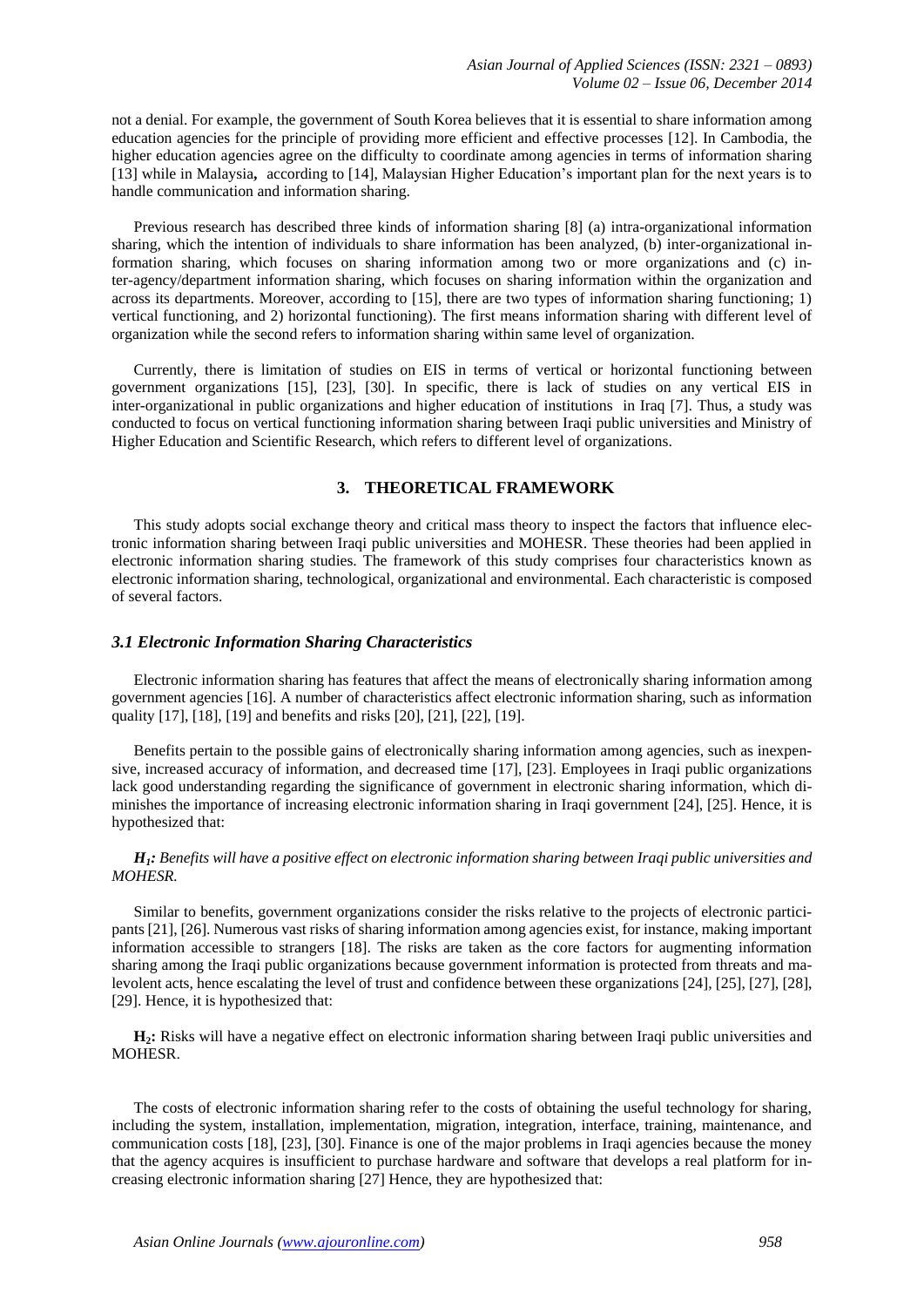**H3:** Costs will have a negative effect on electronic information sharing between Iraqi public universities.

## *3.2 Technological Characteristics*

Technological characteristics refer to the use of external and internal technologies to ascertain relationships and collaboration among government agencies [12]. [31] explain that information sharing and technology are practically connected with one another because information sharing is deemed as an IT project [22]. This study concentrates on the following factors:

IT capability pertains to the use of technological sources and experiences in government agencies to motivate employees to electronically share information [23]. The IT skills of staff and availability of software and hardware have influential effects in and within the Iraqi public organization. The augment of IT capabilities in the public organizations in Iraq increases electronic information sharing [4], [24]. Moreover, the dearth of infrastructure and a huge gap in the IT skills between government agencies are evident [25]. For this study:

**H4:** IT capability will have a positive effect on electronic information sharing between Iraqi public universities and MOHESR.

The quality of government services available for the public improves the relationship between government agencies and citizens and enhances the efficiency of interactions. Information quality comprises of several characteristics, such as timeliness, accuracy, credibility, and adequacy of information sharing. However, decision makers in Iraqi public universities are attentive to obtaining high quality information since this approach allows them to make the best decisions [33], [34]. The hypothesis in this study is:

**H5:** Information quality will have a positive effect on electronic information sharing between Iraqi public universities and MOHESR.

Compatibility is about the capacity to provide equal levels of software, hardware, and skills in each government agency [18], [19], it encompasses of organizational and technical compatibility. Organizational compatibility pertains to the compatibility in the skills of staff at each level of government, which aids in electronic information sharing [23], [30]. Technological compatibility refers to the unification of information technologies (software and hardware) needed from the staff to electronically share government information [16]. [27] stated that the incompatibility in staff skills and experiences as one of the organizational barriers and the incompatibility of software and hardware as one of the technical barriers in Iraqi public organizations. Hence the related hypothesis is:

**H6:** Compatibility will have a positive effect on electronic information sharing between Iraqi public universities.

Complexity refers to the extent to which participation in electronic information sharing with organizations is alleged as a relatively difficult process [8]. Some public organizations took the decision to discontinue the usage of information systems because of the complexity of these systems [16]. Iraqi organizations need some thoughts upon a number of technical issues and hence they need to comprise new change to their operational systems [35]. In relation, hypothesis is given as:

**H7**: Complexity will have negative effect on electronic information sharing between Iraqi public universities and MOHESR.

Data warehouse offers solutions for issues regarding electronic information sharing as the DW sets up a platform for attaining electronic information sharing [36]. Moreover, electronic information sharing can be set up directly by utilizing email and indirectly by making use of data repository such as data warehouse [8]. Information sharing can be improved with the help of the central information system of government agencies [37]. According to [25], Iraqi departments that belong to the same level should have a common database to promote information sharing and boost interaction. Moreover, according to [38], data warehouse can improve the performance of the Iraqi universities, augment the interaction among them and develop the quality of inserted information. Hence, they are hypothesized that:

**H8:** Data warehouse will have a positive effect on electronic information sharing between Iraqi public universities and MOHESR.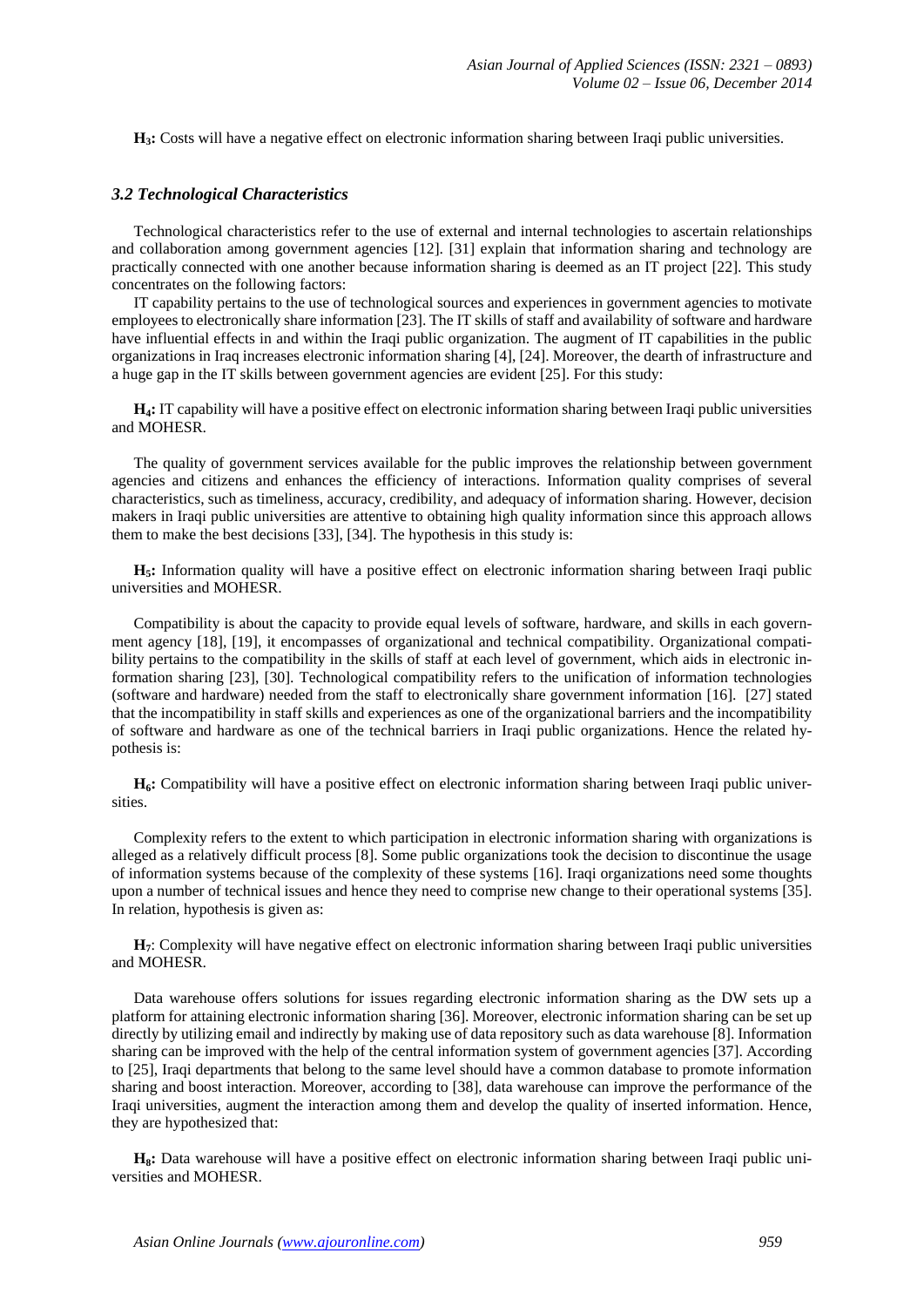## *3.3 Organizational Characteristics*

Agency characteristics mean the internal factors that have an influential effect on government agencies, thus encouraging the staff to share information with other agencies [8], [10]. This study focuses on the following factor:

Top management support means the support of top managers that can develop a better environment in which employees are encouraged to share information with other agencies [10], [31]. [24] Stated that one of the vital factors for the Iraqi public organization is the top management support. Leadership is simultaneously essential in encouraging the staff to contribute and enhance their skills and knowledge by sharing them with others. Additionally, political leadership and strong management are needed in the Iraqi government system to sustain hard work to promote the staff to become more creative [39]. Hence the hypothesis is set up as:

H<sub>9</sub>: Top management support will have a positive effect on electronic information sharing between Iraqi public universities and MOHESR.

Good network collaboration among organizations can augment and handle the delivery of public services [40] that enable information to be shared efficiently. Collaboration is required because of the difference of culture and commitment between participants. Moreover, it has been identified as a complex processes within long time to attain the objectives and goals of organizations [41]. Iraqi government organizations have to boost the collaboration between them [24]. The hypothesis is thus coined as:

**H10**: Good collaboration will have a positive effect on electronic information sharing between Iraqi public universities and MOHESR.

Size refers to the effects of organization size on electronic information sharing [16]. Some large organization utilizes electronic information sharing as a traffic records division was already in place, together with a workforce liable for data entry and IT staff to maintain the initiative. Amusingly, an augment in size did not essentially interpret into electronic information sharing [8]. However, some small agencies, especially those with supportive top management, were found to be more novel and keen to share information electronically [12]. Therefore, this study suggests that the size of the university can affect the communication and information sharing with MOHESR. Hence, it is hypothesized that:

**H11**: Large size will have positive effect on electronic information sharing between Iraqi public universities and MOHESR.

### *3.4 Environmental Characteristics*

Environmental characteristics refer to the effects of the environment on the operations of government agencies [16]. Researchers have explained several influential effects from the external environment that the agencies cannot disregard [19], [23], [30]. This focuses of the study are on the following factors:

According to [23], one of the main factors in the electronic information sharing environment is policy and law because the politicians may compel extra barriers if each government agency has dissimilar rules and standards on sharing e-information [19], [23]. The e-Iraq has integrated a policy called "legal frames," in its future plan which gives any individual in Iraq with the facility to securely share his/her information [42]. The Iraqi government has created the Government Interoperability Framework (GIF), a standard document on sharing e-information among government agencies [43].

**H12:** Policy/legal framework will have a positive effect on electronic information sharing between Iraqi public universities and MOHESR.

Interagency trust is explained as the belief that the information has been sent to the correct agency and is considered to be helpful to the agency. Conversely, interagency trust pertains to the certainty that the information has been received from the correct agency, and the information is proper [16], [8], [22]. Therefore, the Iraqi government should enhance the trust among staff since trust is a significant and essential factor among public organization [27]. Hence, it is hypothesized that:

**H13:** Interagency trust will have a positive effect on electronic information sharing between Iraqi public universities and MOHESR.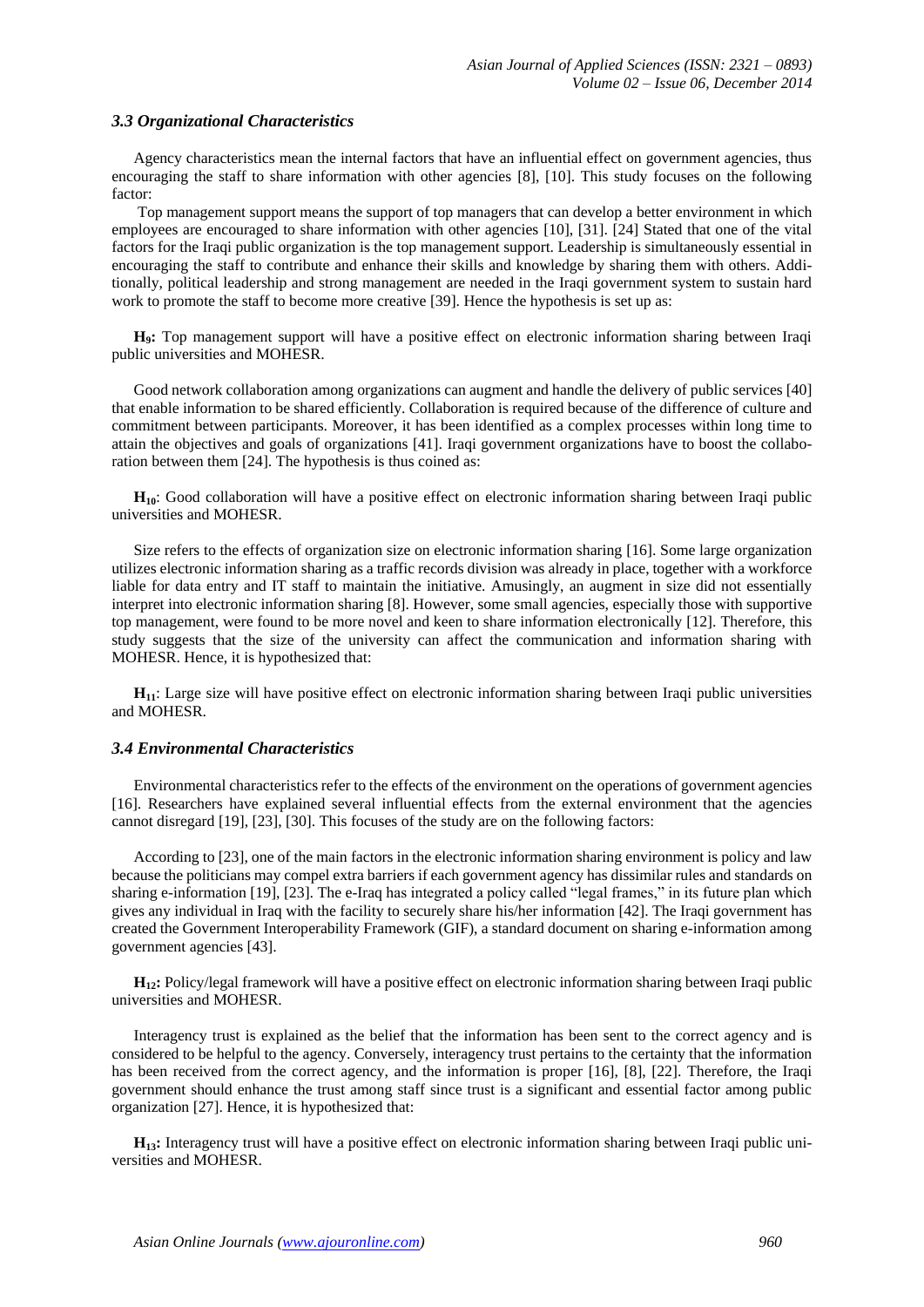Upper level leadership means the capability of an external leadership to put forth influence on its organizations to act in a prearranged manner ([8], [15]. We observed the university made use of various types of power to boost electronic information sharing. Precise plans are included such as encouragement, recommendations, providing incentives, and imposing penalties. Iraqi public organizations have external effect from the upper level leadership [6], [24]. Hence, it is hypothesized that:

**H14:** Upper level leadership will have positive effect on electronic information sharing between Iraqi public universities and MOHESR.

Critical mass means the organizations that presently sharing or will share its information by making use of electronic information sharing project [16]. When organizations made decisions to use electronic information sharing, they are affected by the acts of similar organizations [44]. If the organizations are successfully sharing information electronically, that can facilitate to inspire non-sharing organizations [8]. This study suggests that a lot of participant universities can offer more encouragement to share information electronically with MOHESR. Hence, it is hypothesized that:

**H15**: Critical mass will have positive effect on electronic information sharing between Iraqi public universities and MOHESR.

Social network is defined as personal relationships between inter-organizational [45]. It comprises relationship, mutuality, long-term benefits, trust, favor, loyalty, concept of commitment and reciprocity [23], [46]. Better trust environment and improved ability of cooperation in electronic information sharing can be obtained from good social network between inter-organizational [15], [23]. Staff behavior has influence effect in Iraqi organizations [27]. Hence, they are hypothesized that:

**H16**: Social network will have positive effect on electronic information sharing between Iraqi public universities and MOHESR.

# **4. CONCLUSION AND FUTURE WORKS**

Electronic information sharing, technological, organizational and environmental characteristics are the matters that could determine the success or failure of information sharing practice between Iraqi public universities and MOHESR. In addition, this study suggested for the utilization of a data warehouse as a factor in electronic information sharing research so as to augment information to be shared between the Iraqi public universities and MOHESR.

This study is still in the progress. Questionnaires have been distributed to participants to determine the signifcant factors. Data will be analyzed to test the hypothesis and validate the theoretical framework. The involvement of these factors, if significant, will enhance the inter-organizational information sharing in Iraqi public universites in the future.

# **5. REFERENCES**

- [1] Dawes, S. S. Interagency information sharing: Expected benefits, manageable risks. *Journal of Policy Analysis and Management, 15*(3), 377-394, 1996.
- [2] Bigdeli, A. Z., Kamal, M., & deCesare, S. Inter-organisational electronic information sharing in local G2G settings: a socio-technical issue. ECIS 2011, [http://aisel.aisnet.org/ecis2011/79,](http://aisel.aisnet.org/ecis2011/79) 2011.
- [3] Mehdi, S. A., & Ahmed, H. M. An evaluation of Al Mustansiriah University Faculty members use of the Internet in Scientific Research. *Journal of The College of Basic Education,* 68: 299-318, 2011.
- [4]Mahmoud, K. C. J. E-Government and crisis management. *AL-Mostansiriyah Journal for Arab and International Studies,* 30: 232-249, 2010.
- [5] Husain, M. K. E-government. Journal of Baghdad College of Economic sciences University, 439-460, 2013.
- [6] Ali, A. H. Relationship with e-government program automation system of government action. *Journal For Economics Administrative Sciences,* 9:85-111, 2013.
- [7] Al-Aqaby, K. M.B. The role of information and communication technology in the promotion of public participation. Paper presented at the Together towards Digital Inclusion", 2nd International e-Governance Conference., Baghdad, Iraq, 2013.
- [8] Akbulut, A. Y., Kelle, P., Pawlowski, S. D., & Schneider, H. To share or not to share? Examining the factors influencing local agency electronic information sharing. *International Journal of Business Information*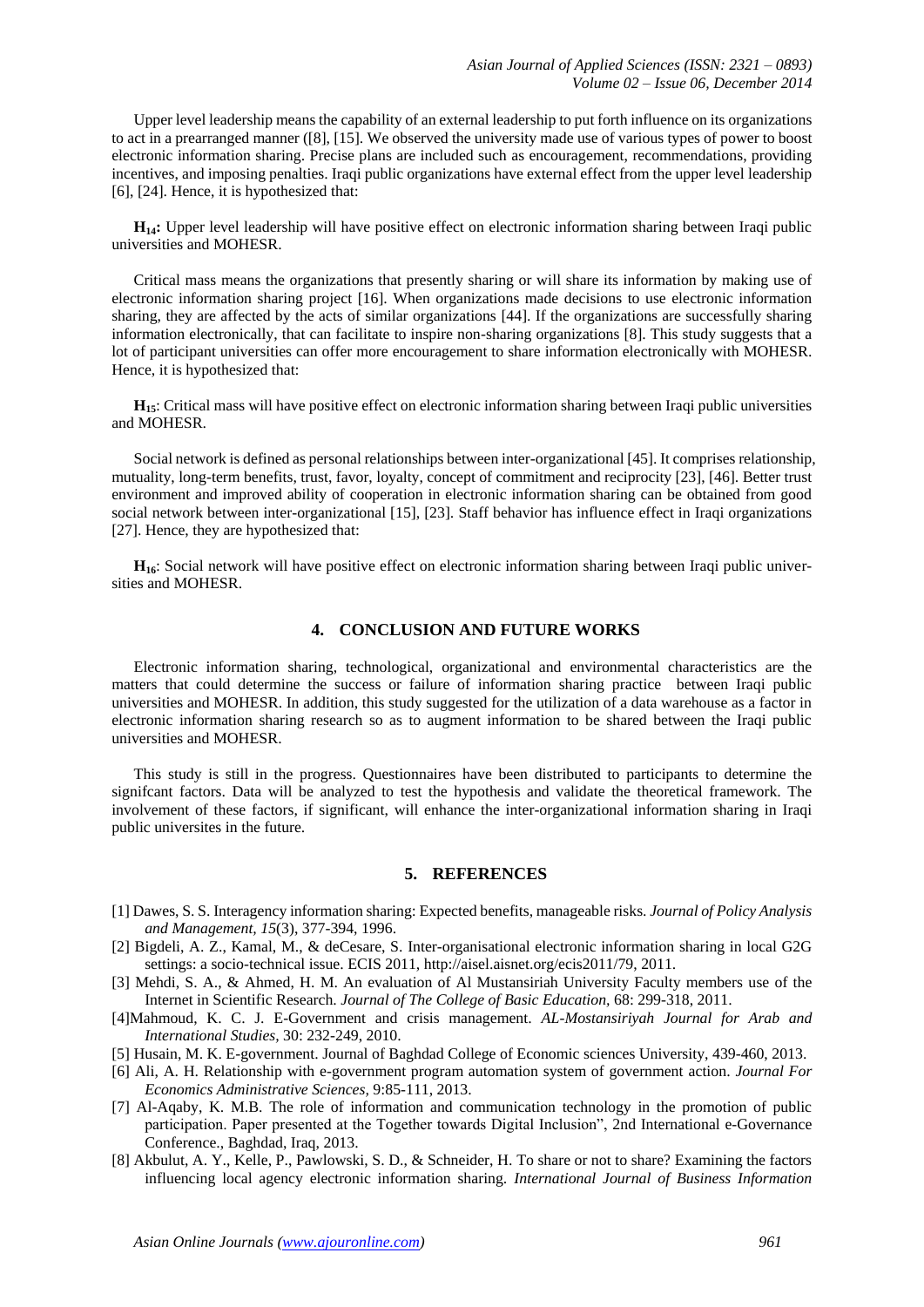*Systems, 4*(2): 143-172, 2009.

- [9] Bigdeli, A. Z., Kamal, M., & de Cesare, S. Information sharing through inter-organisational systems in local government, *Transforming Government: People, Process and Policy*, 7(2):148 – 176, 2013.
- [10] Akbulut-Bailey, A. Y. Information sharing between local and state governments. *Journal of Computer Information Systems*, *51*(4), 2011.
- [11] Mendes Calo, K., Cenci, K. M., Fillottrani, P. R., & Estevez, E. C. Information sharing-benefits. *Journal of Computer Science & Technology*, 12, 2012.
- [12] Kim, Y. S. Challenges and barriers in implementing E-government: Investigation on NEIS of Korea. *Advanced Communication Technology, 2006 (ICACT 2006) The 8th International Conference*, 3:635-1640, 2006.
- [13] Vicheth, S. Cambodia's higher education structure and the implications of the 2015 asean economic community. *Annual Development Review,* 2012.
- [14] Miskon, S. ICT shared services in the higher education sector: foundations, benefits, success factors and issues. *PhD Thesis*, Queensland University of Technology, January, 2013
- [15] Jing, F., Pengzhu, Z.., & Yen, D. C. G2G information sharing among government agencies. *Information & Management*, *51*(1): 120-128, 2014.
- [16] Akbulut, A. Y. An investigation of the factors that influence electronic information sharing between state and local agencies, *Doctoral dissertation*, Louisiana State University, 2003.
- [17] Yan, Z., Sun, B., & Wang, T. (2009). A study on information sharing of e-government. *IEEE International Conference on Grey Systems and Intelligent Services, 2009. GSIS 2009,* 1331-1335.
- [18] Estevez, E., Fillottrani, P., & Janowski, T. *Information sharing in government–conceptual model for policy formulation.* Proceedings of The 10th European Conference on e-Government (ECEG). University of Limerick, Ireland, 2010.
- [19] Bigdeli, A. Z., Kamal, M., & de Cesare, S. Information sharing in inter-departmental collaboration: a conceptual framework for local government authorities. *Proceedings of the 6th International Conference on Theory and Practice of Electronic Governance*, 485-486, 2012.
- [20] Tie-nan, Z., Juan, C., & Ai-li, L. Analysis on influencing factors of scientific and technological resources sharing based on the structural equation model. *Proceedings of International Conference on Management Science and Engineering (ICMSE),* 1537-1543, 2010.
- [21] He-Jiang, W. A. N. G. Influencing factors on the sharing of electronic government affairs information and the countermeasures. *International Conference on Information Management, Innovation Management and Industrial Engineering (ICIII),* 3:195-200, 2010.
- [22] Yang, T., & Maxwell, T. A. Information-sharing in public organizations: A literature review of interpersonal, intra-organizational and inter-organizational success factors. *Government Information Quarterly, 28*(2): 164-175, 2011.
- [23] Jing, F., & Pengzhu, Z. A field study of G2G information sharing in Chinese context based on the layered behavioral model. *Proceedings of 42nd Hawaii International Conference on* Systems Science, 1-13, 2009.
- [24] Alwan, S. A., & Abdurrahman, A. A. The possibility of applied electronic government in Basrah Governorate: a survey study of manager's opinions in public administrations. *Journal of Economic Sciences, 7*(26): 88-117, 2010.
- [25] Ahmed, M. A., T., Jasem H., & A, Hassan A. Readiness of local administrations to adopt e-governance case study in the office of the province of Nineveh. *Jornal of Economics & Administration,* 93: 281-298, 2012.
- [26] Yan, Z., Sun, B., & Wang, T. A study on information sharing of e-government. *IEEE International Conference on Grey Systems and Intelligent Services* (*GSIS 2009),* 1331-1335, 2009.
- [27] Abdul-Alrahman, A. A. Human resources investment as an introduction to improve the efficiency & activity of workers in E-Government. *Journal of the planner and development,* 24:1-17, 2011.
- [28] Salman, O., H., Abdul-Majeed G., & Ismael, T. Z. Evaluation of electronic government security issues applied to computer center of Baghdad University (CASE STUDY). *Journal of Engineering ,*18, 2012.
- [29] Al-Shakarchy, N. K. Security management in E-Government using Zero-Knowledge Authentication. *Journal of Kerbala University,* 1(1): 208-217, 2013.
- [30] Jing, F., & Pengzhu, Z. What factors influence the information sharing across government agencies? *Proceedings of International Conference on* In *Service Systems and Service Management*, 1-4, 2007.
- [31] Kamal, M. R., Singh, D. S., & Ahmad, K. Factors Influencing Interdepartmental Information Sharing Practice in Electronic Government Agencies*, Proceedings of Knowledge Management International Conference 2012 (KMICE2012*), 292-298, 2012.
- [32] Xiao-Rong, J., & Sui-Cheng, L. The study on the influencing factors on information sharing and information quality. *International Conference on Information Management, Innovation Management and Industrial Engineering (ICIII), 2010,* 1:57-61, 2010.
- [33] Muhii, M. A. Quality of information and its impact on the effectiveness of applied Alaqrardrash in Babylon University. *AL-Qadisiya Journal for Administrative and Economic Sciences,* 1: 79-94, 2009.